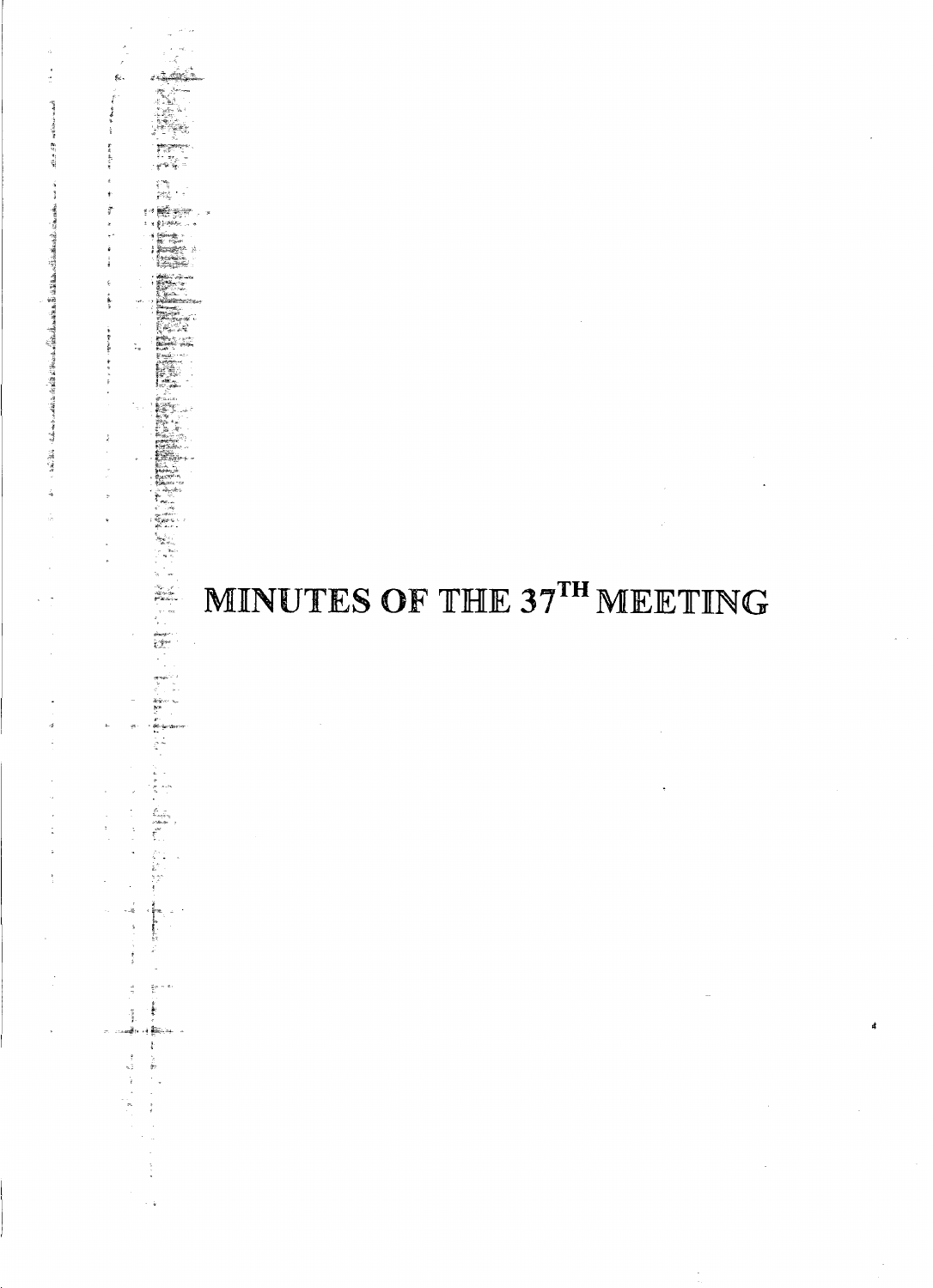FEDERAL GOVERNMENT EMPLOYEES ::UUS;IG FOUNDATIV FEDERAL GOVERNMENT EMPLOYEES HOUSING<br>SHAHEED-E-MILLAT SECRETARIAT

Islamabad, the  $i \rightarrow \frac{1}{7}$  *Oct* 1993

'.

 $F.Mo.7(3)/93-HF(C)$ 

I

 $\frac{1}{2}$  $\epsilon$  .<br>Recall the  $\epsilon$ Å

 $\alpha$  , and<br>strengthen  $\alpha$  $\frac{1}{2}$ ÷  $\frac{1}{2}$  $\frac{3}{2}$ 

su bJ<sub>t</sub>:\_ MINUTES OF THE 37TH MEETING OF THE EXECUTIVE COMMITTEE HELD ON 26TH SEPTEMBER 1

The 37th meeting of the Executive Committee of the Board of Governors of the Federal Government Employees Housing Foundation was held on Thursday, the 26th September, 1993 at ,.00 pm, in the Committee Room of the Works Division under the Chairmanship of the Secretary, Ministry of Housing & Works.

Minutes of the above mentioned meeting are forwarded  $\mathcal{P}_{\bullet}$ herewith for information.

 $\searrow$  /  $\sum$ m(*u* $\lambda$  $\setminus$  / $\setminus$   $\supset$  $\forall x \vdash r' \Rightarrow$ *t, ',-*

( Imtiaz Ahmad. Khan ) Director(Finance & Administration

- 1. PS to Secretary, *M/O* Housing & Works, Islamabad.
- 2. Manneson Mr. Muhammad Iftikhar Ahmad, Joint Secretary(Work~), *M/O* Housing & Works, Islamabad.
- ,. Mr. M. I. Rajput, Director General, Pakistan Public Works Department, Islamabad.
- 4. Mr. Mohammad Aslam, Joint Secretary, Cabinet Division, Islamabad.
- 5. Mr. Yawar Zia, Financial Advisor(Works), Works Division, Islamabad.
- 6. Dr. Mohammad Rasool Khan, Joint Engineering Advisor, Works Division, Islamabad.
- 7. Mr. Mohammad Abbas, Deputy Secretary, *M/O* Housing & Works, Islamabad.
- 8. Mr. Taseer Hussain Kardar, Officer on Special Duty, *MIO* Food & Agriculture, Co-opted Member, Cat.V allottees
- Vq. Mr. Sarshar Ali Malik, Director General, Housing Foundation, Islamabad •

.\_---.\_'~-\_. ------

/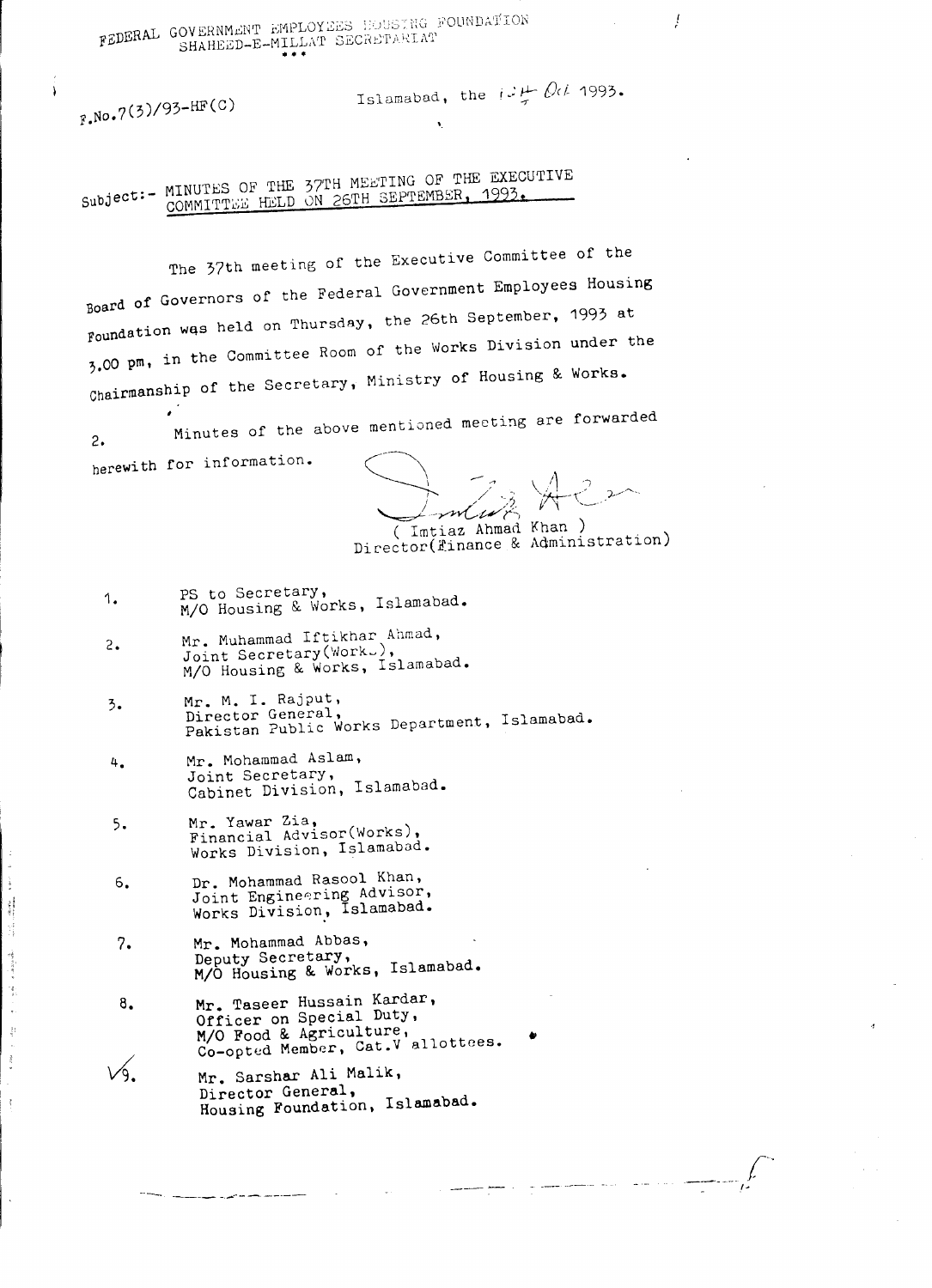|--|--|--|--|--|

*J i* /

 $\frac{4}{1}$ 

j  $\overline{\phantom{a}}$ 

| $10-$       | Mr. S. P. Chohan,<br>Member(Planning), $CDA$ .                                        |  |  |  |
|-------------|---------------------------------------------------------------------------------------|--|--|--|
| $N.0.0$ .   | ۹.                                                                                    |  |  |  |
|             | Copy forwarded for information and necessary                                          |  |  |  |
| action to:- |                                                                                       |  |  |  |
| 1.          | Mr. Moin Ahmed Siddiqi,<br>Deputy Director General,<br>Housing Foundation, Islamabad. |  |  |  |
| 2.          | Mr. Shahid Hameed,<br>Director(Tech-I),<br>Housing Foundation, Islamabad.             |  |  |  |
| 3.          | Mr. Qamar Shah Khan,<br>Director(Tech-II).<br>Housing Foundation, Islamabad.          |  |  |  |
| 4.          | Mr. Imtiaz Ahmad Khan,<br>Director(Finance & Admn),<br>Housing Foundation, Islamabad. |  |  |  |
| 5.          | Mr. Mohammad Ali Shah,<br>Assistant Director(E-II),<br>Housing Foundation, Islamabad. |  |  |  |
| 6.          | Mr. Danishyar Ali,<br>Assistant Director(Admn),<br>Housing Foundation.                |  |  |  |
| 7.          | Malik Zafar Abbas,<br>Law Officer,<br>Housing Foundation, Islamabad.                  |  |  |  |

( Imtiaz Ahmad Khan ) Director(Finance & Administration)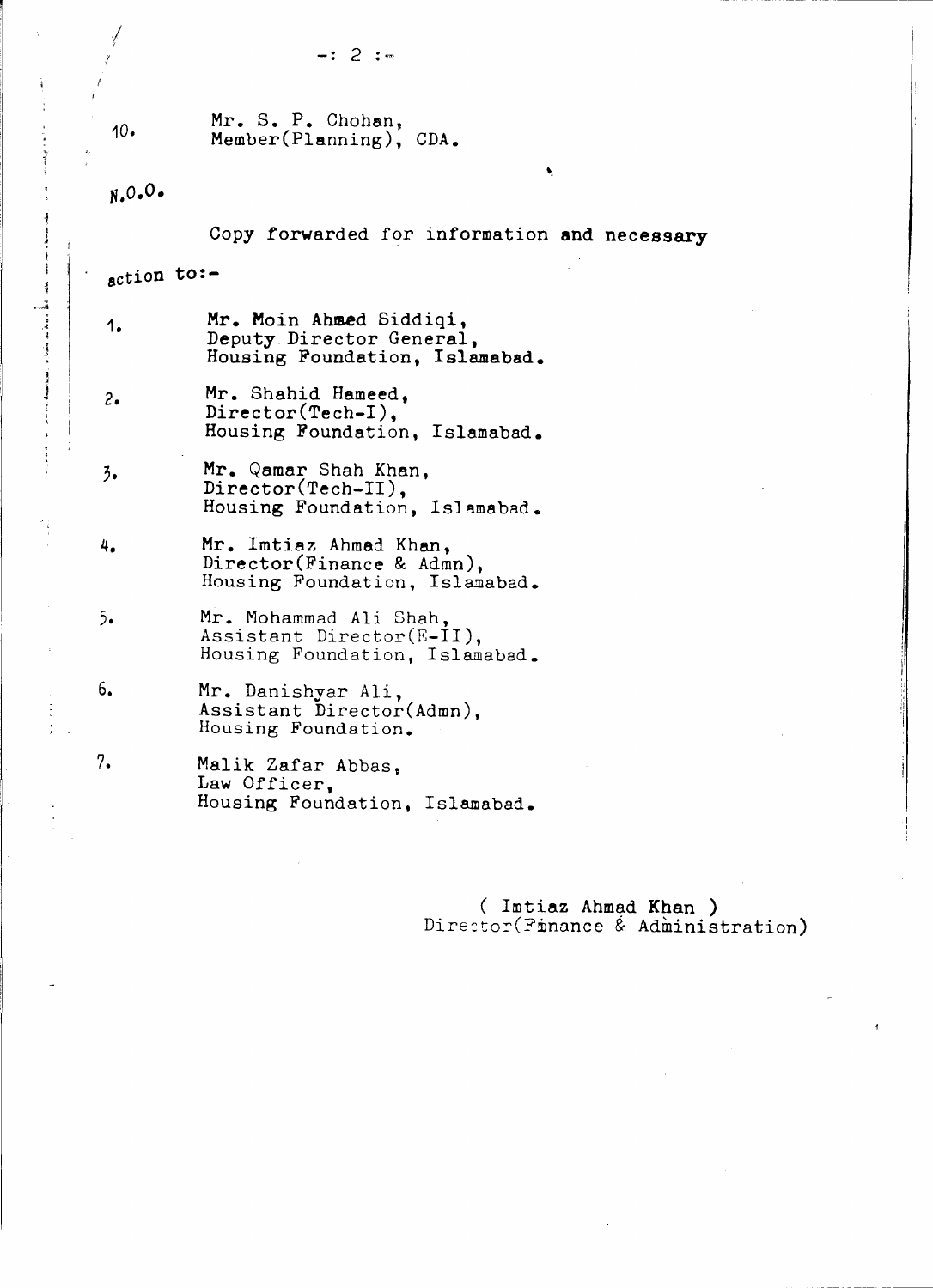#### FEDERAL GOVERNMENT EMPLOYEES HOUSING FOUNDATION SHAHEED-E-MILLAT SECRETARIAT ISLAMABAD

#### subject: - MINUTES OF THE 37TH MEETING OF THE EXECUTIVE COMMITTEE HELD ON 26TH SEPTEMBER, 1993.

The 37th meeting of the Executive Committee of the Board of Governors of the Federal Government Employees Housing Foundation was held on 26th September, 1993 at 3.00 P.M. in the Committee Room of the Works Division under the Chairmanship of the Chief Executive of the Foundation (Secretary, Ministry of Housing and Works). The list of participants of the meeting is appended.

The Chairman welcomed the participants of the meeting  $2.$ and stated that the main purpose of holding the meeting was to consider the report of the Special Committee, constituted by the Executive Committee, under the Chairmanship of the Director General Pak PWD, to examine and recommend the course of action for ensuring early completion of houses in Phase-I of the Housing Scheme. The Special Committee had held meetings with contractors in order to arrive at a mutually acceptable arrangement for breaking the existing stalemate. The report of the Special Committee was therefore the pressing issue on the agenda.

 $3<sub>1</sub>$ The items of the agenda were then taken up one by one. Agenda Item No.i Confirmation of minutes of the last  $\sim$ meeting.

The minutes were confirmed.

Agenda Item No. ii Progress of actions on the decision taken  $\sim$  100  $\mu$ in the joth meeting of the Execurity Committee held on 21-8-1993. 5.

It was observed that actions on decisions had generally been taken.

Agenda Item iii :-Delay in completion of houses on ownership<br>basis for Federal Government Employees at<br>Islamabad (Phase-I) - Ad hoc advance payment to contractors.

The Director General Housing Foundation while presenting the report of the Special Committee informed that consensus of the committee did not favour the first option i.e. the termination of lontract agreements and only the second option namely providing lome ad hoc assistance to the contractors as mentioned in the

 $\overline{4}$ .

 $6,$ 

 $f_i$ 

نيد

÷.

Ť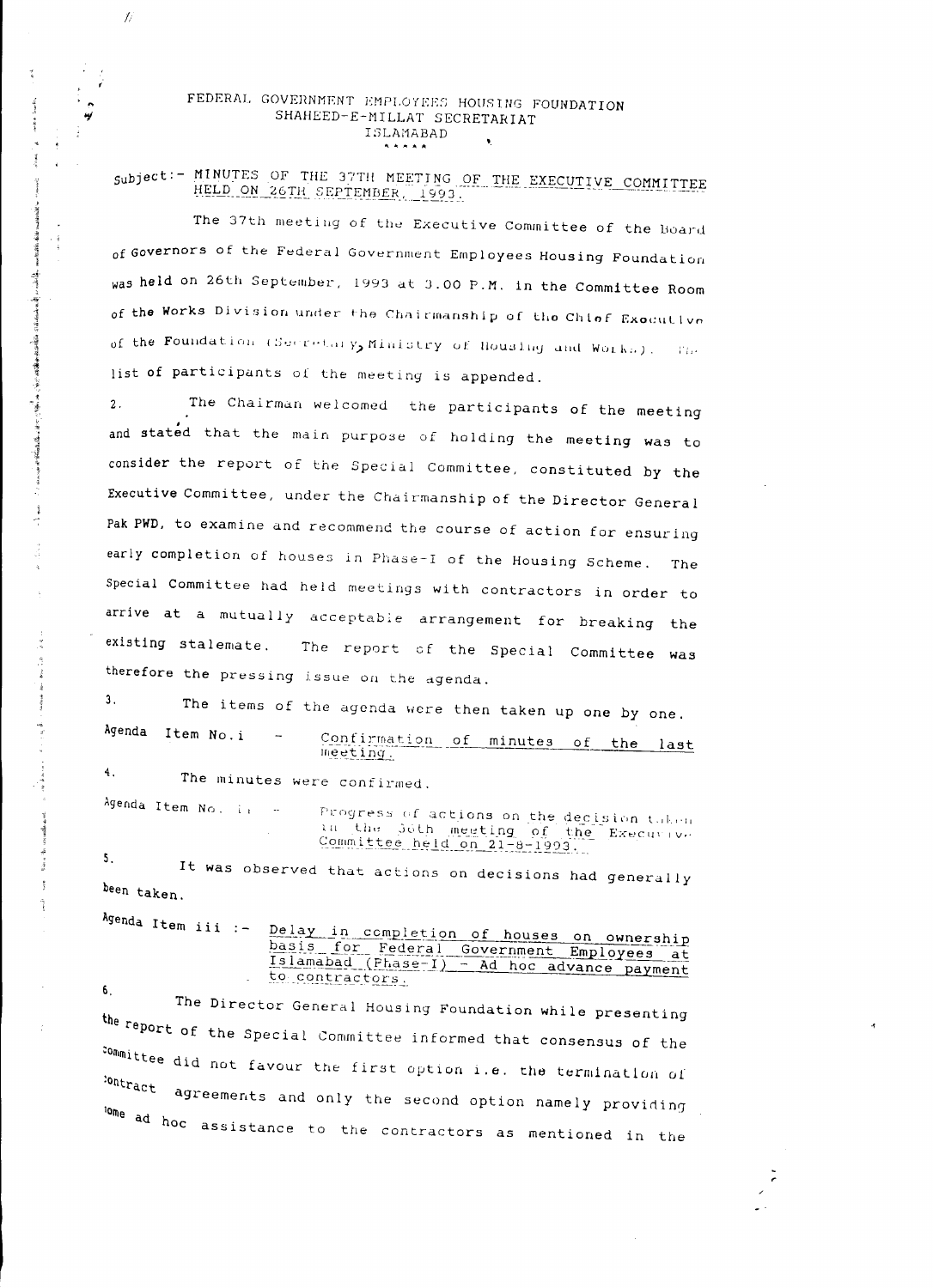# $N.0.0.$

Copy forwarded for information and necessary

 $\bullet$ 

### $action$  to:-

- Mr. Moin Ahmed Siddiqi, 1. Deputy Director General, Housing Foundation, Islamabad.
- Mr. Shahid Hameed,  $2.$ Director(Tech-I), Housing Foundation, Islamabad.
- Mr. Qamar Shah Khan,  $\overline{3}$ . Director(Tech-II), Housing Foundation, Islamabad.
- 4. Mr. Imtiaz Ahmad Khan, Director(Finance & Admn), Housing Foundation, Islamabad.
- $5.$ Mr. Mohammad Ali Shah, Assistant Director(E-II), Housing Foundation, Islamabad.
- 6. Mr. Danishyar Ali, Assistant Director(Admn), Housing Foundation.
- $7.$ Malik Zafar Abbas, Law Officer, Housing Foundation, Islamabad.

(Intiaz Ahmad Khan) Director(Finance & Administration)

まますます。 ともらえままに、コメモ、チャーク、スページを引き合わせたい出来る設定に立っても、あるお客様で、 このマンチャー presistre きょうほう しょうこうまく フィーマーク ハワー こうしょうしょう こうきょう いみ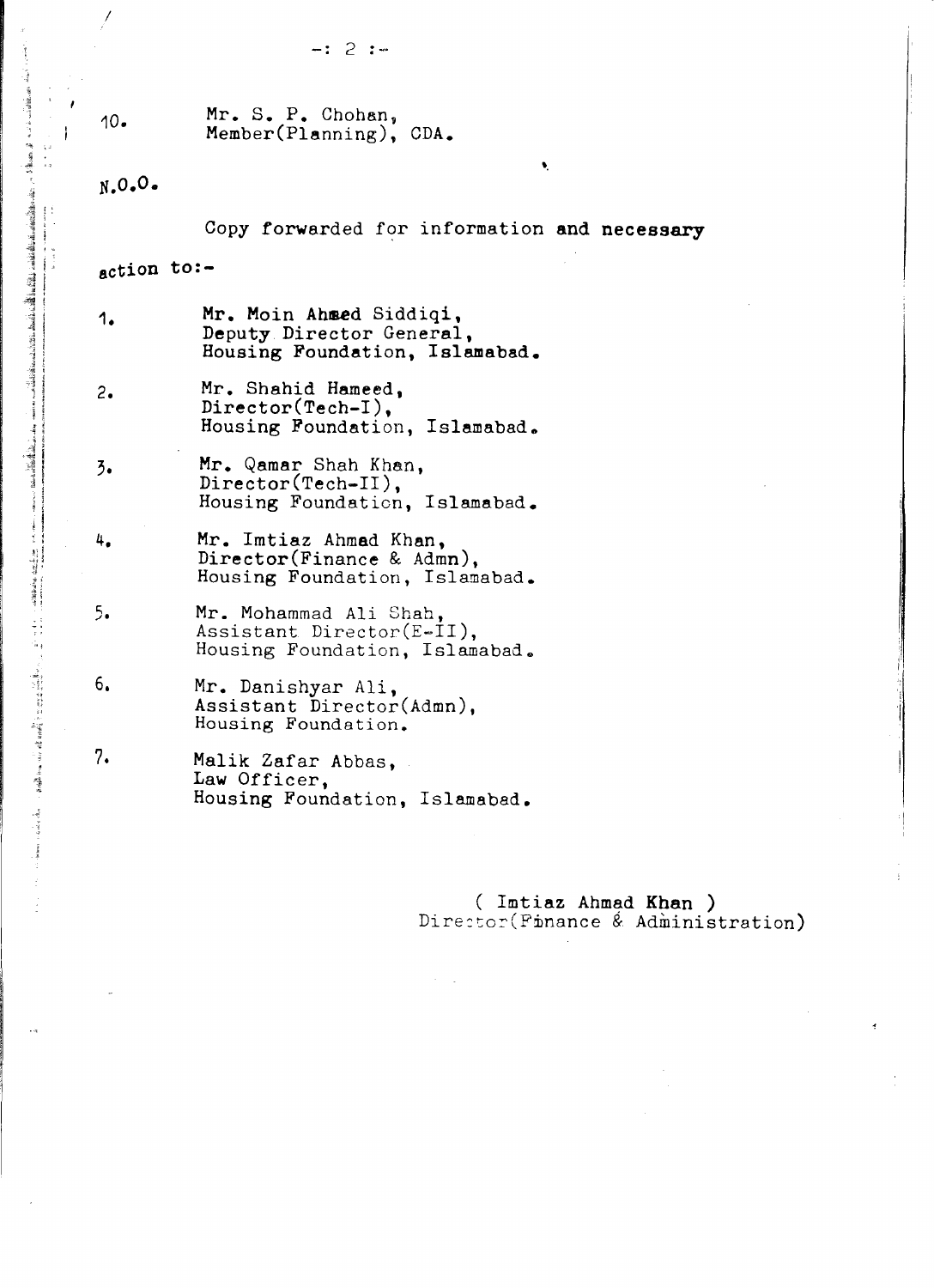## FEDERAL GOVERNMENT EMPLOYEES HOUSING FOUNDATION SHAHEED-E-MILLAT SECRETARIAT ISLAMABAD

-17

 $\mathbf{r}$ 

 $\frac{9}{8}$ 

subject: - MINUTES OF THE 37TH MEETING OF THE EXECUTIVE COMMITTEE HELD ON 26TH SEPTEMBER, 1993.

The 37th meeting of the Executive Committee of the Board of Governors of the Federal Government Employees Housing Foundation was held on 26th September, 1993 at 3.00 P.M. in the Committee Room of the Works Division under the Chairmanship of the Chief Exocutive of the Foundation (Secretary, Ministry of Housing and Works). The list of participants of the meeting is appended.

The Chairman welcomed the participants of the meeting  $2.$ and stated that the main purpose of holding the meeting was to consider the report of the Special Committee, constituted by the Executive Committee, under the Chairmanship of the Director General Pak PWD, to examine and recommend the course of action for ensuring early completion of houses in Phase-I of the Housing Scheme. The Special Committee had heid meetings with contractors in order to arrive at a mutually acceptable arrangement for breaking the existing stalemate. The report of the Special Committee was therefore the pressing issue on the agenda.

3. The items of the agenda were then taken up one by one. Agenda Item No.i Confirmation of minutes of the last meeting.  $4.$ The minutes were confirmed.

Agenda Item No. ii Progress of actions on the decision taken in the 30th meeting of the Execurive Committee held on 21-8-1993.  $5.$ 

It was observed that actions on decisions had generally been taken.

 $Agenda$  Item iii :-Delay in completion of houses on ownership basis for Federal Government Employees at<br>Islamabad (Phase-I) - Ad hoc advance payment to contractors. 6.

The Director General Housing Foundation while presenting the report of the Special Committee informed that consensus of the committee did not favour the first option i.e. the termination of contract agreements and only the second option namely providing some ad hoc assistance to the contractors as mentioned in the

7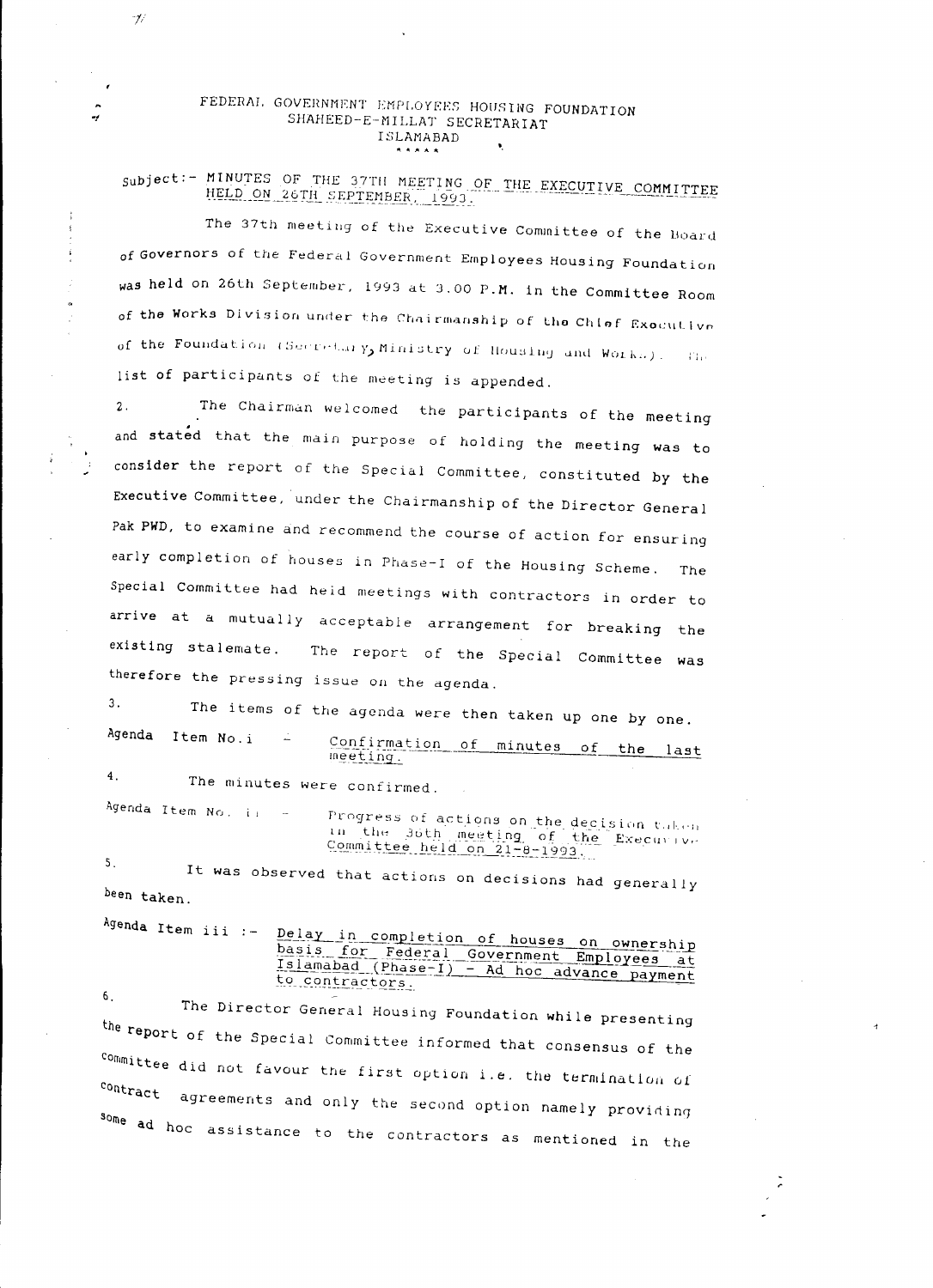' working paper was examined in depth. The meeting was informed that in the first meeting of the Special Committee held with the contractors on 28-8-1993 the draft supplementary agreement prepared by the contractors was discussed in general. In a subsequent meeting between D.G. HF and representatives of contractors a draft Memorandum of understanding (MOU) was prepared with mutual consent and later got vetted by the Legal Adviser. In the second meeting of the Special Committee held on 19-9-1993 the matter was considered in detail. Notwithstanding the fact that the draft MOU was said to be without prejudice to the terms and conditions of existing contract agreement, it was a general view that the grant of ad hoc advance and recovery of consultancy charges from contractors already in progress could be construed to compromise and legally weaken the position of Housing Foundation but there was no alternative as the adoption of the option for termination of contract was not considered to be helpful going to help in expeditious completion of the project because of time factor involved in the follow up actions besides other legal/ administrative complications. Another alternative for making direct payments by the Foundation to the suppliers for materials e.g. door shutters, cables, tiles, etc. was also considered but it was not found to be feasible because of multiple transactions with a number of parties without supporting involved guarantees/securities.

 $7<sup>1</sup>$ The draft M.O.U. and supplementary agreements were then scrutinised by the Executive Committee and amendments suggested by the members were accepted for incorporation in the draft MOU. It was decided that the amended draft MOU be got vetted by the Legal Advisor and thereafter circulated amongst the members for information. At the same time, the Executive Committee authorised the D.G. (Housing Foundation) to treat the MOU as approved 1f no further comments were received from the members within a specified period of time, and go ahead for signing of the MOU with the contractors willing to accept the terms contained therein.

 $\overline{2}$ 

C

 $\mathcal{A}$ 

 $\overline{\zeta}$